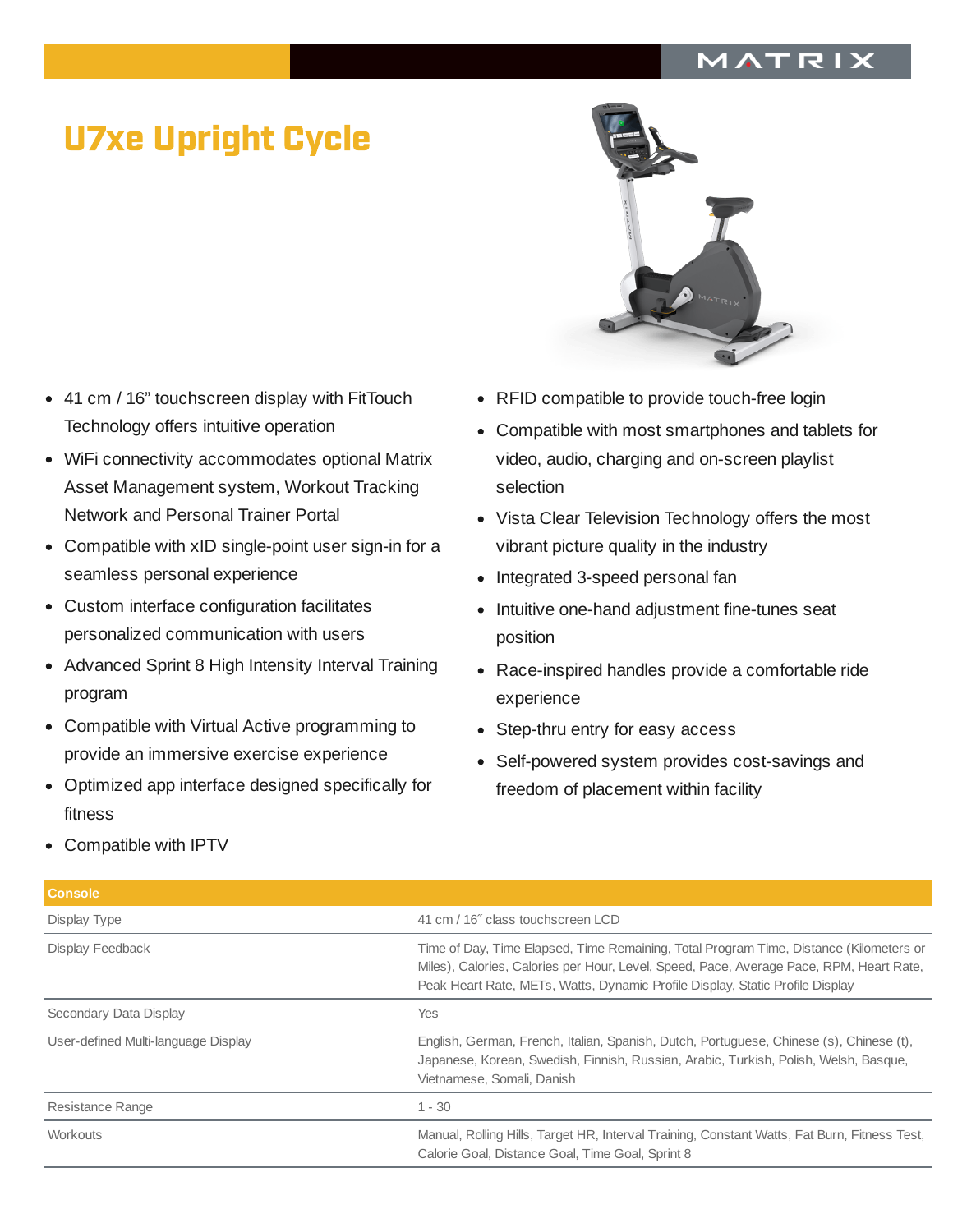| CSAFE Ready-FitLinxx <sup>™</sup> Certified   | Yes                                                |
|-----------------------------------------------|----------------------------------------------------|
| <b>IPTV Compatible</b>                        | Yes                                                |
| Pro: Idiom Compatible                         | Yes                                                |
| FitTouch™ Technology                          | Yes                                                |
| One-button Start                              | Yes                                                |
| On-the-fly Program Change                     | Yes                                                |
| Integrated Vista Clear™ Television Technology | Yes                                                |
| FITCONNEXION™ Ready                           | <b>No</b>                                          |
| WiFi Enabled                                  | Yes                                                |
| <b>Bluetooth Enabled</b>                      | Yes                                                |
| Connects to Apple Watch                       | Yes                                                |
| iPod® / iPhone® Compatible                    | Made for iPod, iPhone                              |
| Multimedia Playback                           | Compatible with most tablet and smartphone systems |
| Personal Fan                                  | Yes                                                |
| Personal Trainer Portal Compatible            | Yes                                                |
| <b>USB Port</b>                               | Yes                                                |
| Virtual Active™ Compatible                    | Yes                                                |
| Asset Management Compatible                   | Yes                                                |
| Workout Tracking Network Compatible           | Yes                                                |
| Web Connectivity                              | Optional                                           |
| Facility Communication Portal/Calendar        | Optional                                           |
|                                               |                                                    |
| <b>RFID Compatible</b>                        | Included                                           |

| <b>Features</b>            |                                         |
|----------------------------|-----------------------------------------|
| Contact & Telemetric HR    | <b>Yes</b>                              |
| Handlebar Design           | Molded racing design with elbow support |
| Integrated Arm Rests       | <b>Yes</b>                              |
| Remote Resistance Controls | Yes                                     |
| <b>Bottle Holder</b>       | Yes                                     |
| Pause Function             | Yes                                     |

Available Colors **Iced Silver or Matte Black Resistance System**

| Resistance System         | Brushless generator                           |
|---------------------------|-----------------------------------------------|
|                           |                                               |
| <b>Tech Specs</b>         |                                               |
| Reading Rack              | Yes                                           |
| Crank Design              | Three piece with forged arms                  |
| <b>Power Requirements</b> | Self-powered / powered 100v-240v - 50/60Hz AC |